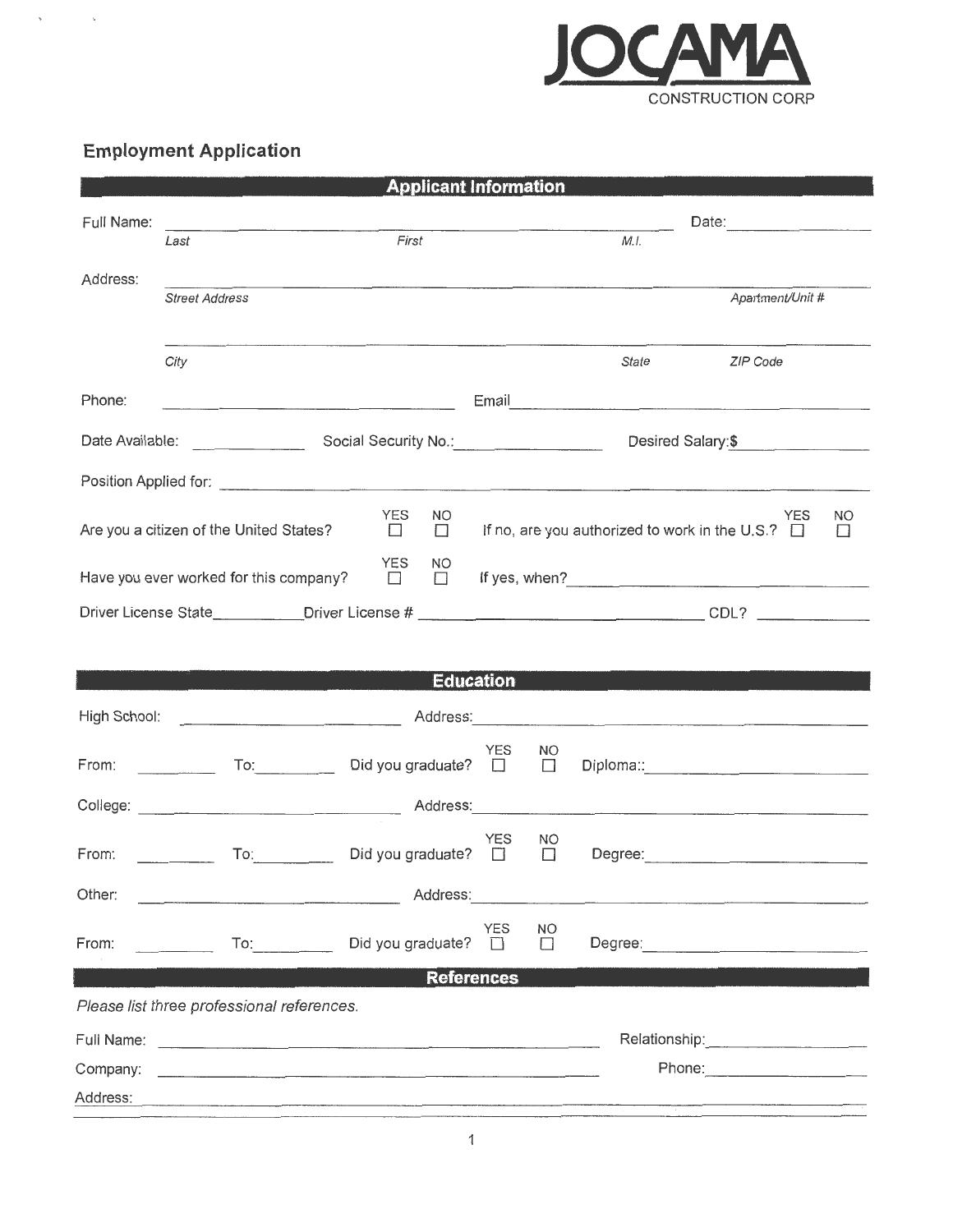

| Full Name: |                                                                                                                                                                                                                                                                                                                                                                 |                                                                                         |                      |                     | Relationship: 2000                                                                                                  |
|------------|-----------------------------------------------------------------------------------------------------------------------------------------------------------------------------------------------------------------------------------------------------------------------------------------------------------------------------------------------------------------|-----------------------------------------------------------------------------------------|----------------------|---------------------|---------------------------------------------------------------------------------------------------------------------|
| Company:   | <u>. 2000 a profile a contra componente composito de la contra de la contrada a contrada con a componente de la c</u>                                                                                                                                                                                                                                           |                                                                                         |                      |                     | Phone: _________________________                                                                                    |
| Address:   |                                                                                                                                                                                                                                                                                                                                                                 |                                                                                         |                      |                     | and the contract of the contract of the contract of the contract of the contract of the contract of the contract of |
|            |                                                                                                                                                                                                                                                                                                                                                                 |                                                                                         |                      |                     | Relationship: 2000                                                                                                  |
| Company:   |                                                                                                                                                                                                                                                                                                                                                                 |                                                                                         |                      |                     |                                                                                                                     |
| Address:   | <u> 1980 - Jacob Start, Amerikaansk politiker († 1900)</u>                                                                                                                                                                                                                                                                                                      |                                                                                         |                      |                     |                                                                                                                     |
|            |                                                                                                                                                                                                                                                                                                                                                                 | <b>Previous Employment</b>                                                              |                      |                     |                                                                                                                     |
| Company:   |                                                                                                                                                                                                                                                                                                                                                                 |                                                                                         |                      |                     |                                                                                                                     |
| Address:   | <u> 1980 - Johann M. John Stein, mars an Francisco (f. 1980)</u>                                                                                                                                                                                                                                                                                                |                                                                                         |                      |                     |                                                                                                                     |
| Job Title: |                                                                                                                                                                                                                                                                                                                                                                 | Starting Salary:\$                                                                      |                      |                     | Ending Salary:\$                                                                                                    |
|            |                                                                                                                                                                                                                                                                                                                                                                 |                                                                                         |                      |                     |                                                                                                                     |
| From:      | $\frac{1}{2} \sum_{i=1}^{n} \frac{1}{2} \sum_{j=1}^{n} \frac{1}{2} \sum_{j=1}^{n} \frac{1}{2} \sum_{j=1}^{n} \frac{1}{2} \sum_{j=1}^{n} \frac{1}{2} \sum_{j=1}^{n} \frac{1}{2} \sum_{j=1}^{n} \frac{1}{2} \sum_{j=1}^{n} \frac{1}{2} \sum_{j=1}^{n} \frac{1}{2} \sum_{j=1}^{n} \frac{1}{2} \sum_{j=1}^{n} \frac{1}{2} \sum_{j=1}^{n} \frac{1}{2} \sum_{j=1}^{n$ |                                                                                         |                      |                     |                                                                                                                     |
|            | May we contact your previous supervisor for a reference?                                                                                                                                                                                                                                                                                                        |                                                                                         | <b>YES</b><br>$\Box$ | NO<br>$\Box$        |                                                                                                                     |
| Company:   |                                                                                                                                                                                                                                                                                                                                                                 |                                                                                         |                      |                     | Phone: 2008 2010 2010 2010 2010 2010 2021 2022 2023 2024 2022 2023 2024 2022 2023 2024 2022 2023 2024 2025 20       |
| Address:   |                                                                                                                                                                                                                                                                                                                                                                 |                                                                                         |                      |                     | Supervisor: Supervisor:                                                                                             |
| Job Title: |                                                                                                                                                                                                                                                                                                                                                                 | <u> 1980 - Jan Samuel Barbara, margaret al II-lea (h. 1980).</u><br>Starting Salary: \$ |                      |                     | Ending Salary: \$                                                                                                   |
|            |                                                                                                                                                                                                                                                                                                                                                                 |                                                                                         |                      |                     |                                                                                                                     |
| From:      | To:                                                                                                                                                                                                                                                                                                                                                             |                                                                                         |                      | Reason for Leaving: |                                                                                                                     |
|            | May we contact your previous supervisor for a reference?                                                                                                                                                                                                                                                                                                        |                                                                                         | <b>YES</b><br>ΙI     | NO<br>П             |                                                                                                                     |
|            |                                                                                                                                                                                                                                                                                                                                                                 |                                                                                         |                      |                     |                                                                                                                     |
| Company:   | <u>. 1965 - James Berg, Santan Barat Barat Barat Barat Berg, Barat Berg, Barat Barat Barat Barat Barat Barat Berg</u>                                                                                                                                                                                                                                           |                                                                                         |                      |                     |                                                                                                                     |
| Address:   | the control of the control of the control of the control of the control of the control of the control of the control of the control of the control of the control of the control of the control of the control of the control                                                                                                                                   |                                                                                         |                      |                     |                                                                                                                     |
| Job Title: | Starting Salary:\$                                                                                                                                                                                                                                                                                                                                              |                                                                                         |                      | Ending Salary: \$   |                                                                                                                     |
|            |                                                                                                                                                                                                                                                                                                                                                                 |                                                                                         |                      |                     |                                                                                                                     |
|            |                                                                                                                                                                                                                                                                                                                                                                 |                                                                                         |                      |                     |                                                                                                                     |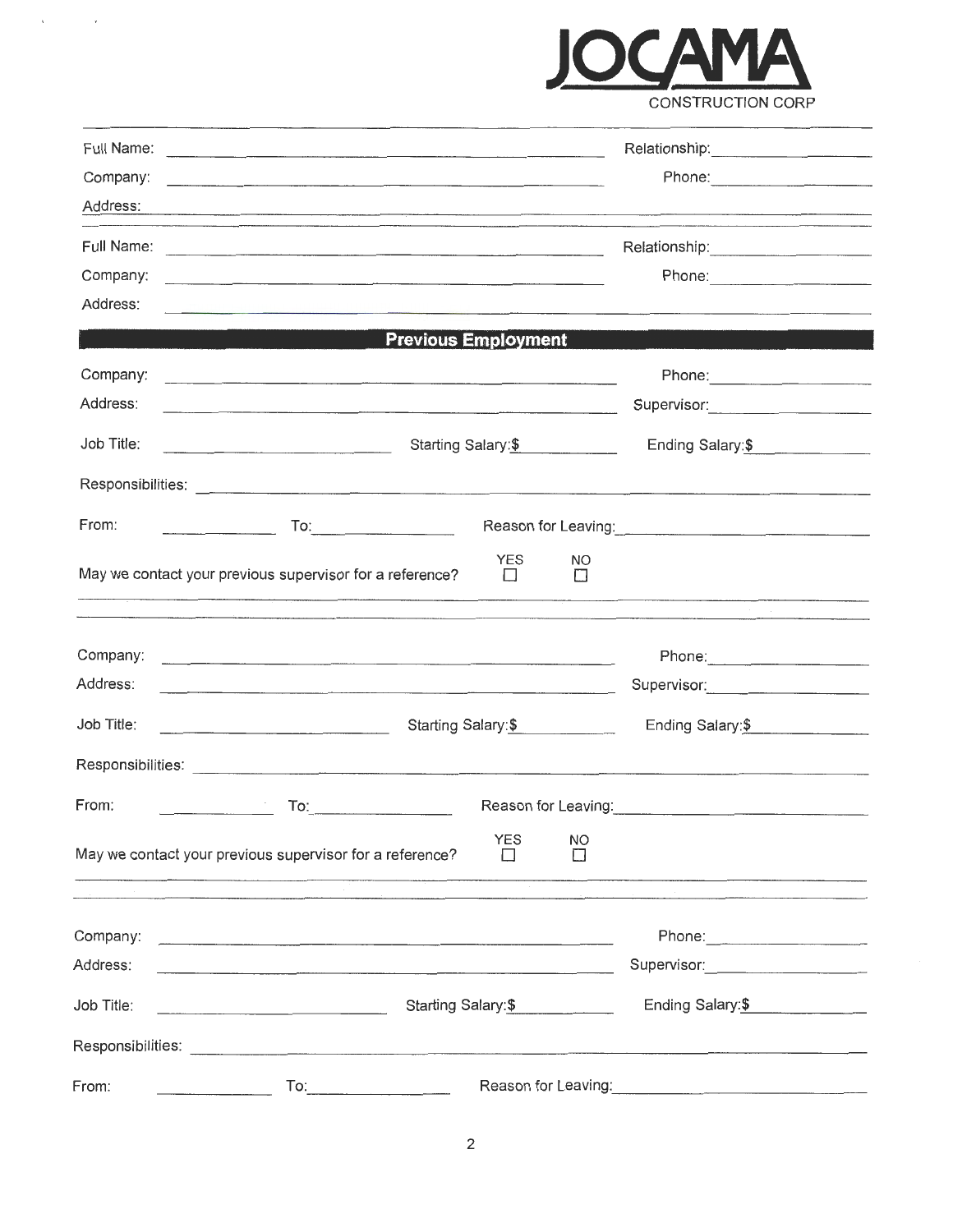

May we contact your previous supervisor for a reference?

| <b>Military Service</b>           |                    |     |  |  |  |
|-----------------------------------|--------------------|-----|--|--|--|
| Branch:                           | From:              | To: |  |  |  |
| Rank at Discharge:                | Type of Discharge: |     |  |  |  |
| If other than honorable, explain: |                    |     |  |  |  |

YES D

NO D

## **Disclaimer and Signature**

I certify that my answers are true and complete to the best of my knowledge.

If this application leads to employment, I understand that false or misleading information in my application or interview may result in my release.

Signature: Date:

- --- -----